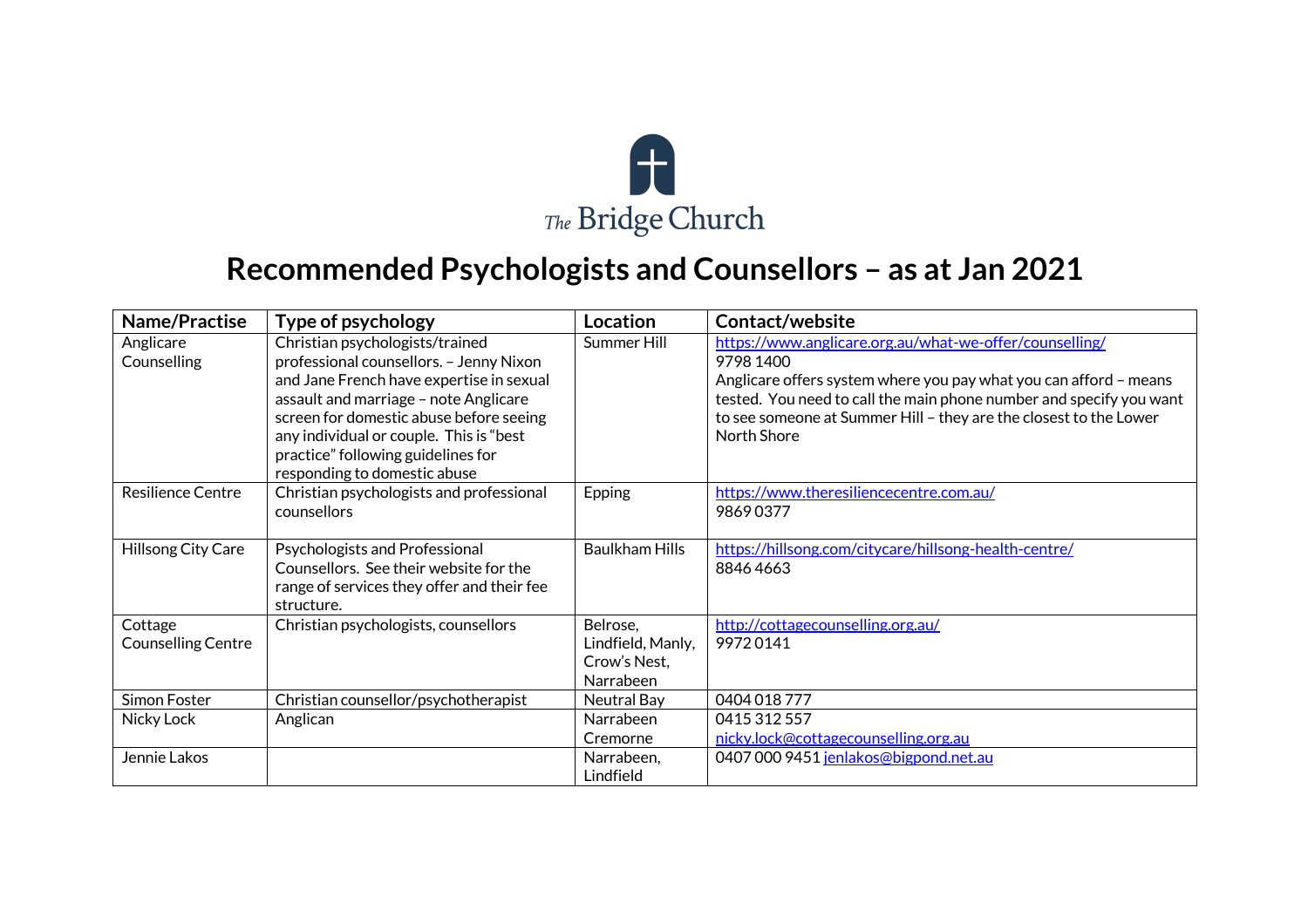| Deswyn Bird                                               | Anglican                                                                   | Sutherland<br>Shire, Sydney | silverleafcounselling@yahoo.com.au                                                              |
|-----------------------------------------------------------|----------------------------------------------------------------------------|-----------------------------|-------------------------------------------------------------------------------------------------|
| (Silverleaf                                               |                                                                            | <b>CBD</b>                  | 0408 876 282                                                                                    |
| Counselling)                                              |                                                                            |                             |                                                                                                 |
| Jenny Brown and                                           | Counsellor/therapist/family therapy                                        | Neutral BAy                 | https://www.thefsp.com.au                                                                       |
| The Family System                                         |                                                                            |                             | Phone: 02 9904 5600                                                                             |
| Institute                                                 |                                                                            |                             |                                                                                                 |
| Lisa Champion                                             | Christian individual/couple counsellor                                     | Pyrmont                     | 0408 460 518                                                                                    |
| Peter Davidson                                            | Counsellor/therapist                                                       | City                        | https://www.peterdavidsoncounsellor.com/                                                        |
|                                                           |                                                                            |                             | 0426 505 650                                                                                    |
| Dawn Smith                                                | Christian - experienced with sexual assault<br>and marriage                | Enfield                     | 0418 954 804                                                                                    |
| Mel Fung                                                  | Christian psychologist                                                     | Glebe                       | 0422 545 595                                                                                    |
| Baptist Care -<br>counselling &<br><b>Family Services</b> | This is a long way from lower North Shore,<br>but their services are good. | Bankstown                   | https://baptistcare.org.au/our-services/community-<br>services/centres/bankstown#fndtn-overview |
| Dr Cliff Powell                                           | Uniting                                                                    | Mona Vale                   | 99871151<br>cliff@themindspace.com.au<br>(Medicare)                                             |
| <b>Greg Powell</b>                                        | Pentecostal                                                                | Mona Vale                   | 99871151                                                                                        |
|                                                           |                                                                            |                             | greg@themindspace.com.au                                                                        |
|                                                           |                                                                            |                             | (Medicare)                                                                                      |
| Derek Ebbs                                                | He is currently one of the co-facilitators for                             | Drummoyne                   | Text / Call 0419 250 373                                                                        |
|                                                           | the Men's behaviour change group we run                                    |                             | Email: derek@fullyhumanfullyalive.com.au                                                        |
|                                                           | at Parramatta. He does some work also for                                  |                             |                                                                                                 |
|                                                           | Relationships Australia, and has private                                   |                             |                                                                                                 |
|                                                           | practice rooms in Drummoyne. He will be                                    |                             |                                                                                                 |
|                                                           | very familiar with the work of Lundy                                       |                             |                                                                                                 |
|                                                           | Bancroft. Highly recommended for                                           |                             |                                                                                                 |
|                                                           | husbands who struggle with anger issues                                    |                             |                                                                                                 |
|                                                           | and for husbands who "perpetrators" of                                     |                             |                                                                                                 |
|                                                           | DV. Highly recommended                                                     |                             |                                                                                                 |
|                                                           |                                                                            |                             |                                                                                                 |